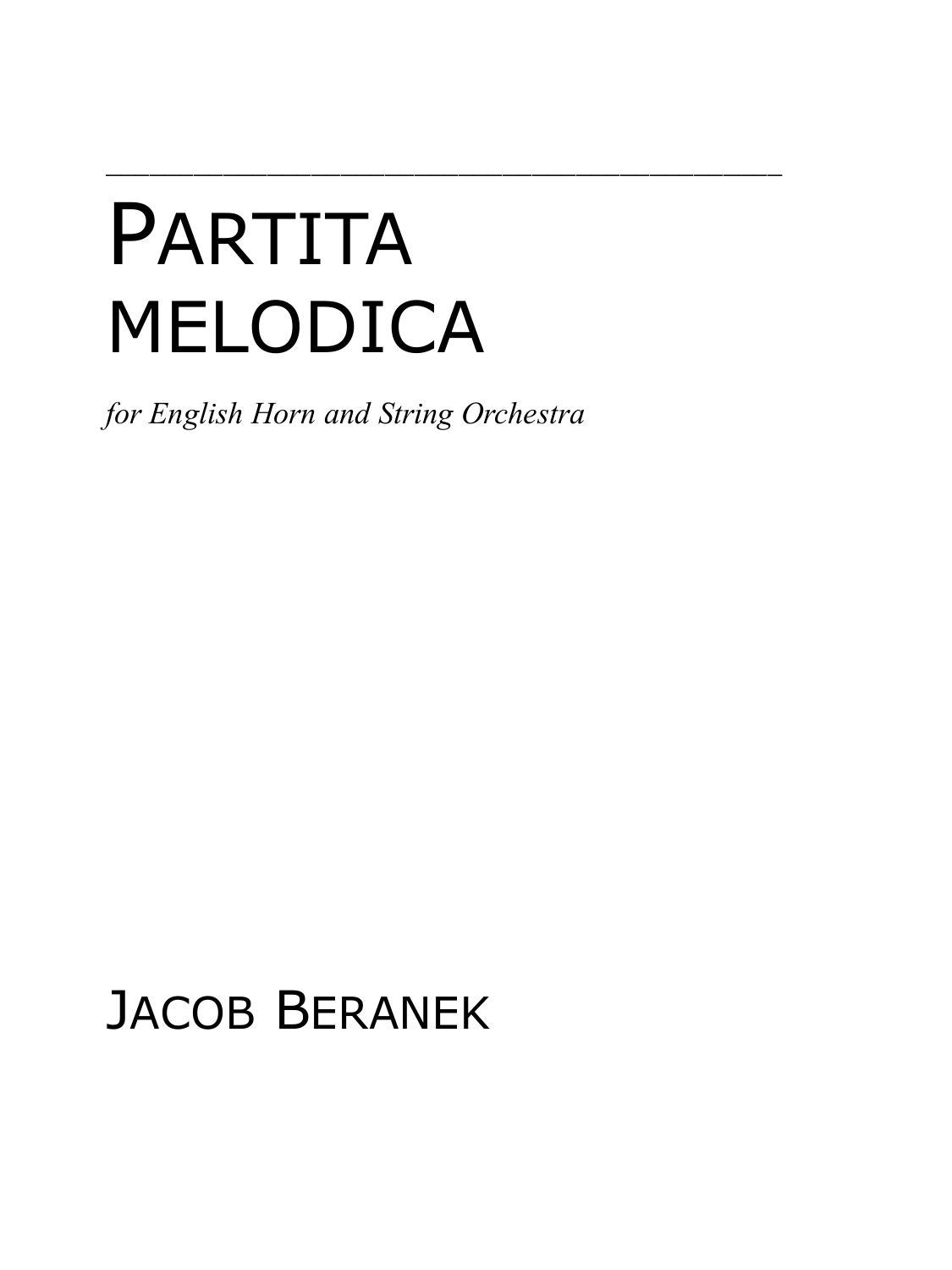#### **PROGRAM NOTES**

 When I started to conceive this work (originally as a quintet for English horn, violin, viola, cello, and bass), the word *partita* came to mind from the first note. Although the term is often associated with Bach's dance suites, *partita*  literally means "divided off" or "separated," and therefore only signifies a composition that is divided into multiple movements, nothing more. Having written a lot of programmatic music lately, I wanted to use this piece as an opportunity to move away from explicit narrative and instead try to hold the audience's attention via purely musical means. A "partita" fit this concept perfectly, and for a bit of descriptive flair, I added the qualifier "*melodica*." Compositionally speaking, my primary focus while writing this piece was to improve my sense of harmony and harmonic language, but also to develop my unabashed love of melody. While I've been writing "tunes" for ten years, I made it one of my missions this past year to delve into a more thorough study of melodic line and employ it in my music. What better way to test (and expose) myself than a *partita melodica*?

 The opening movement, *Prelude*, sets the scene and establishes the lyrical scope of the work. The middle movement, *Romanza*, explores a wide-range of emotions, and after building to a climax, releases to a cadenza-like section. As the energy builds, the music transitions directly into the lively, dancelike *Rondo*, paying homage to the *partita*'s history. Utilizing previous motivic material in the B and C themes, the movement cyclically concludes with the second and first themes from the *Prelude*, before one last soloistic flair from the English horn rounds out the work in jubilant celebration.

—Jacob Beranek

#### **PERFORMANCE NOTES**

All trills are half-step and begin on the given pitch, unless specified otherwise.

All meter changes are ♪=♪, unless specified otherwise.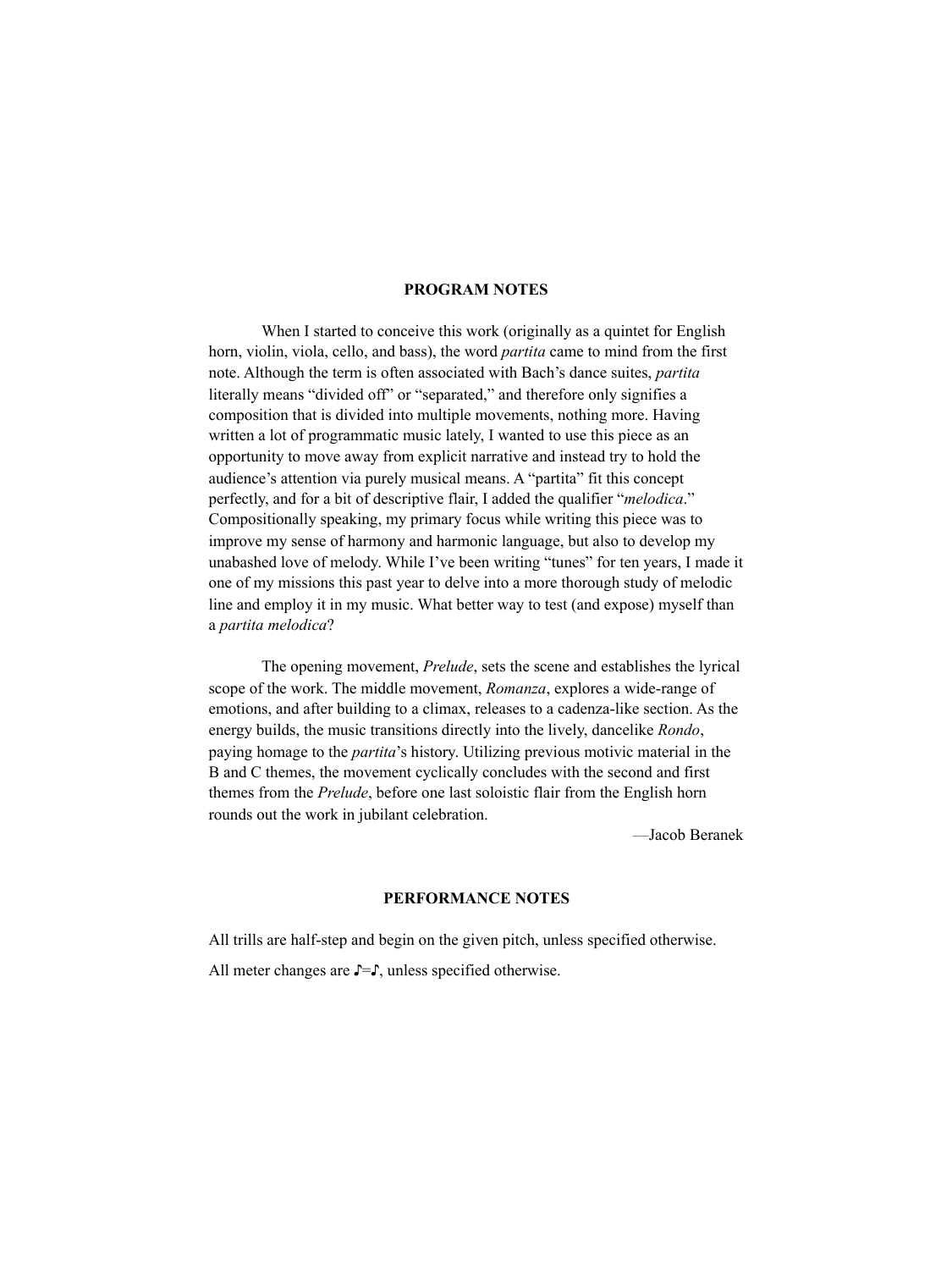duration: c. 17' 15"

#### *for Margaret Butler*

## PARTITA MELODICA

### **I. Prelude**



\* When triple- or quadruple-stops are notated as single chords, the attack should be on the beat (with the top two pitches of each chord sustaining). Attacks occuring **before** the beat are always notated by grace notes.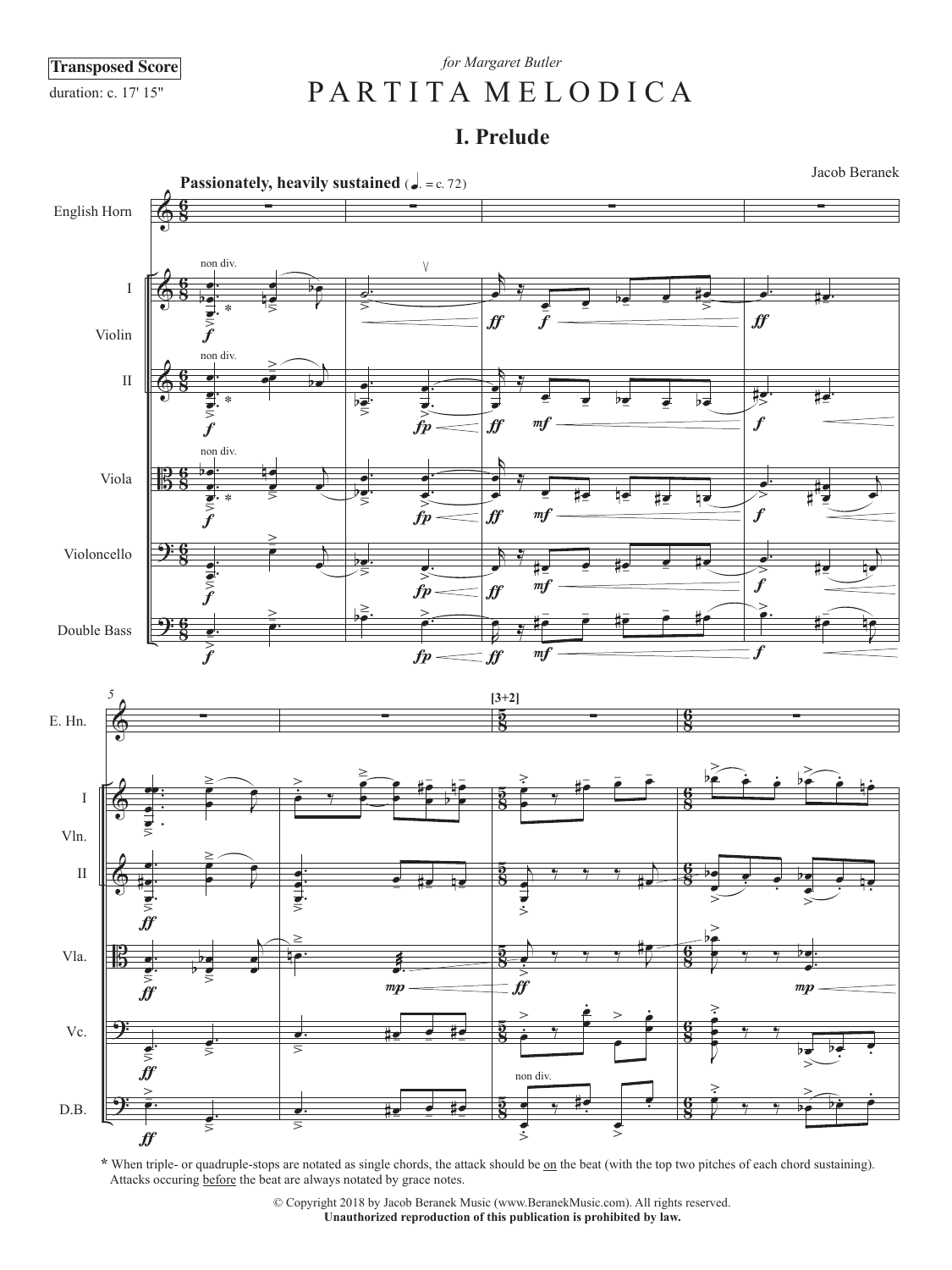#### 2 PARTITA MELODICA



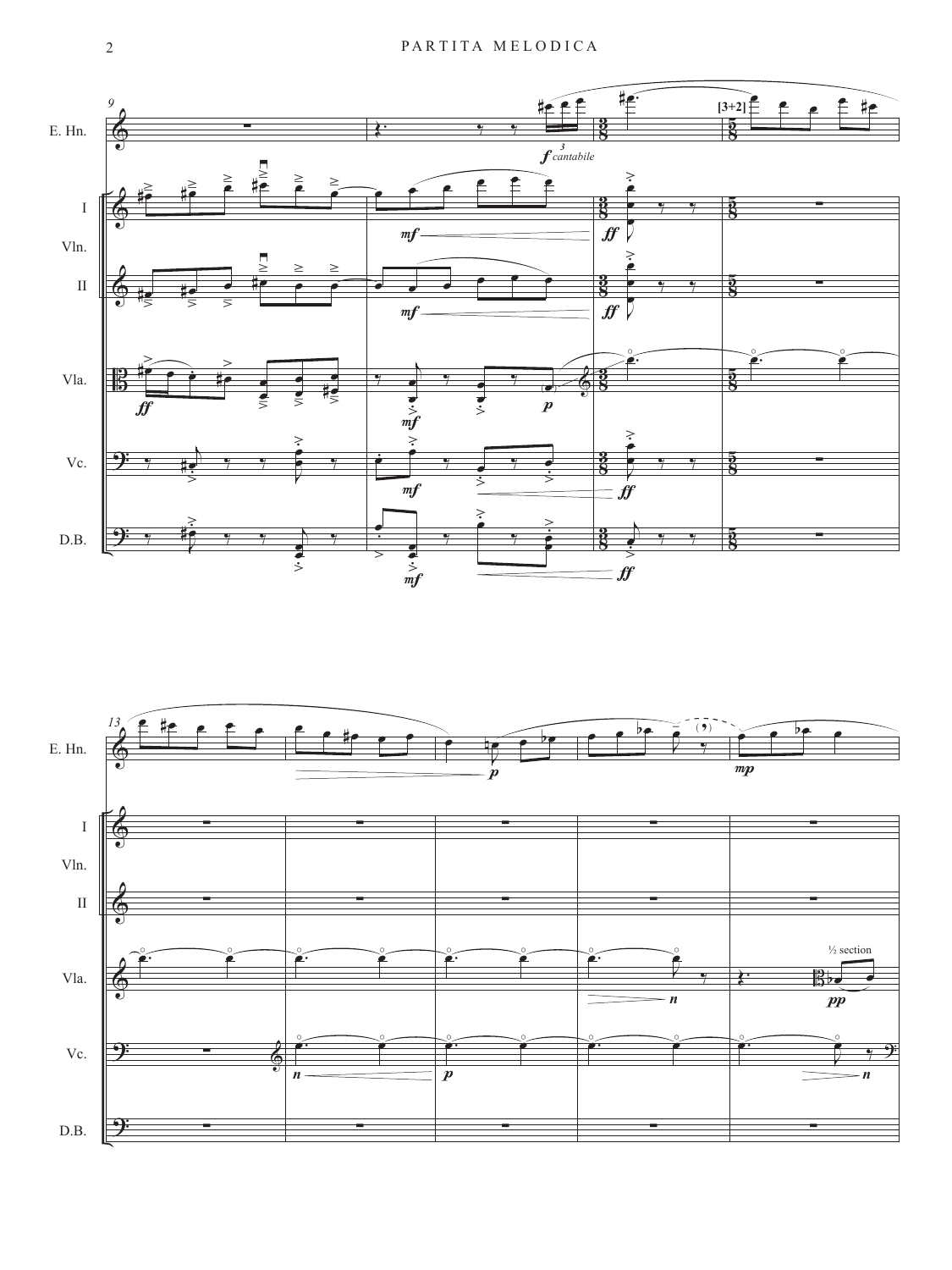



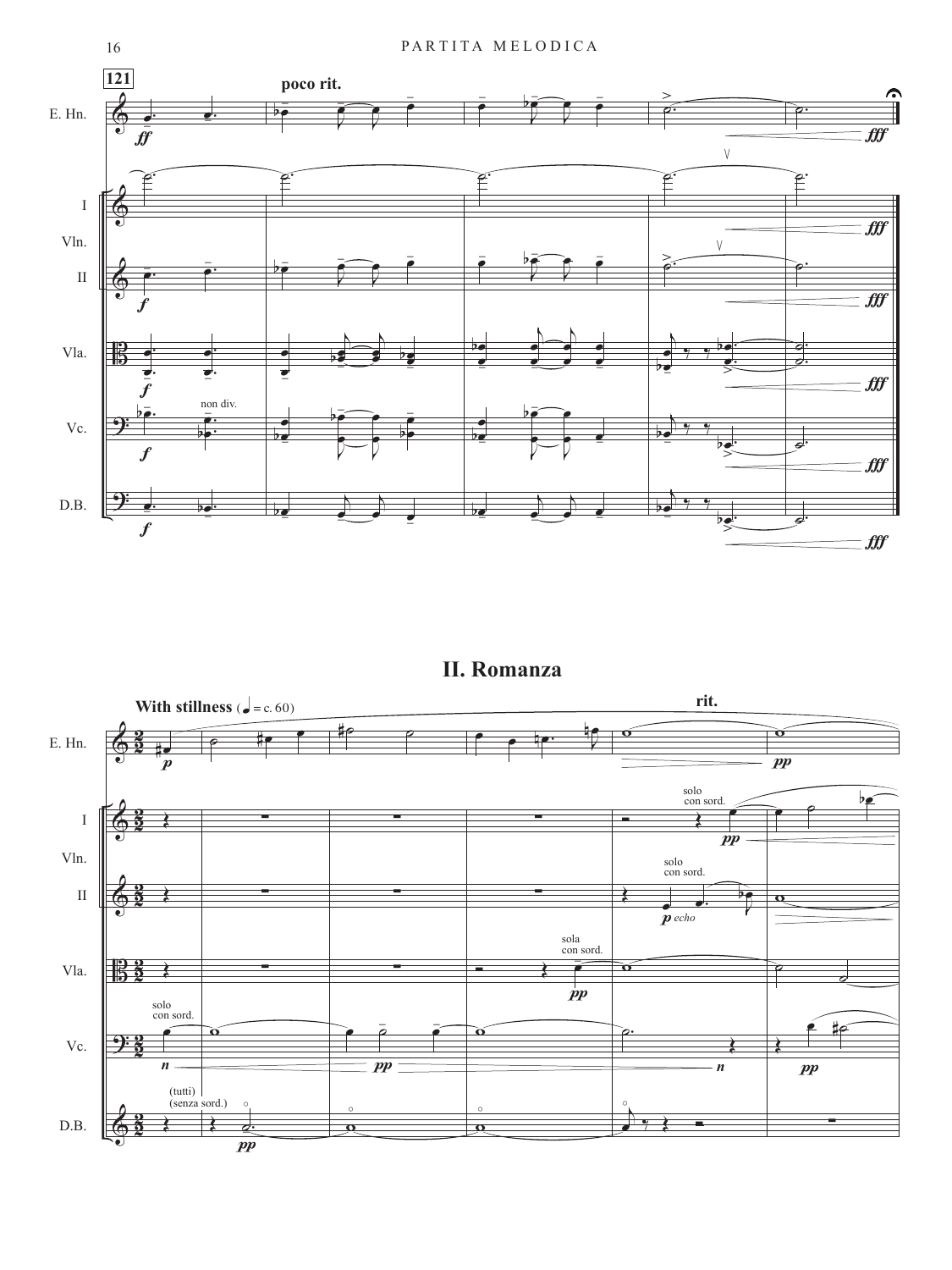



D.B.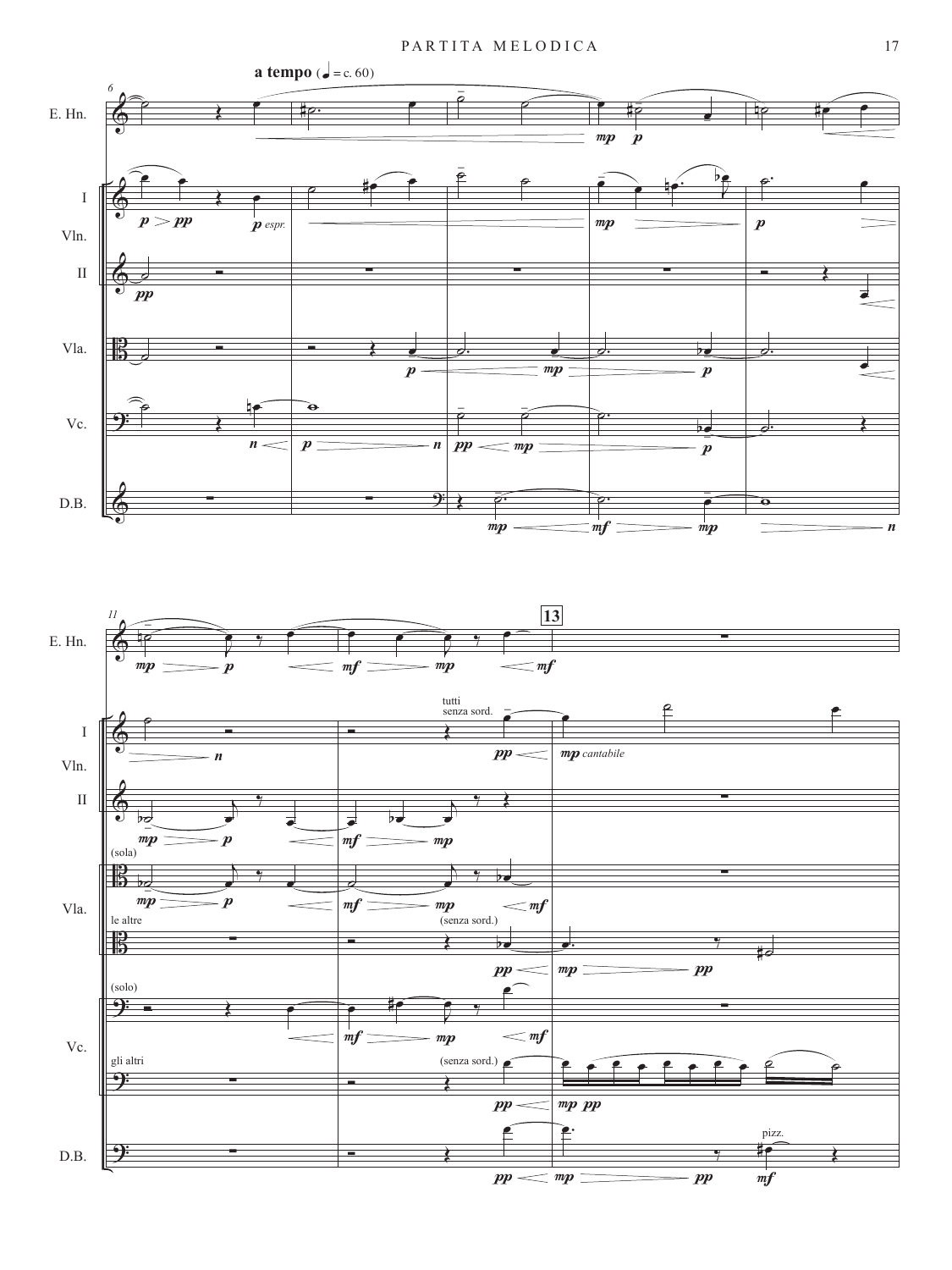

**III. Rondo**